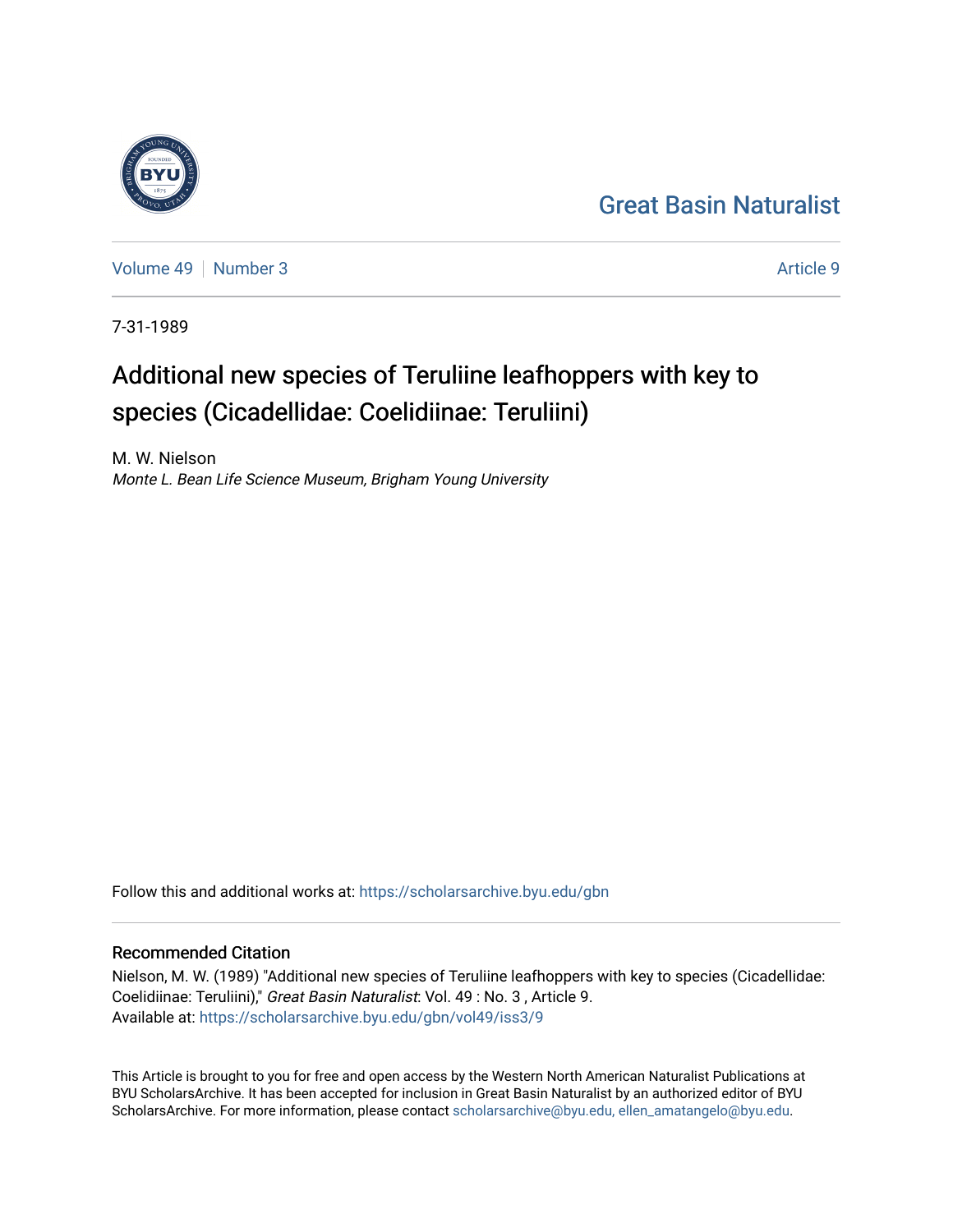## ADDITIONAL NEW SPECIES OF TERULIINE LEAFHOPPERS WITH KEY TO SPECIES (CICADELLIDAE: COELIDIINAE: TERULIINI)

#### M. W. Nielson<sup>1</sup>

Abstract. —Five new species of teruliine leafhoppers from the Nearctie and Neotropical regions are described and illustrated. These include Plapigella jessicae, Stalolidia crista, and Korsigianus christopheri from Brazil; Jikradia infula from Mexico; and Onblavia freytagi from Venezuela. Revised keys to males of species of three genera are also given.

This paper is a continuation of studies of teruliine leafhoppers of the New World. Previous work on the genera Plapigella Nielson, Stalolidia Nielson, Korsigianus Nielson, Jik radia Nielson, and Onblavia Nielson are given elsewhere (Nielson 1979, 1983). Five new species are described and illustrated, one in each of the above genera, with a revised key to males of species of three genera.

Key to Males of Plapigella

| $\mathbf{l}$ .           | $\sim$<br>Style tapered distally $\ldots \ldots \ldots \ldots \ldots \ldots 2$<br>$\mathbf{v}$                   |
|--------------------------|------------------------------------------------------------------------------------------------------------------|
| $\qquad \qquad \qquad$   | Style enlarged distally (Nielson 1979, Fig. 495)<br>$\overline{1}$                                               |
|                          | n                                                                                                                |
|                          | $2(1)$ . Style with numerous setae distally $\dots\dots\dots\dots$ 3<br>$\overline{1}$                           |
|                          | Style without setae distally  4                                                                                  |
| $3(2)$ .                 | Segment 10 with ventral process (Fig. $3$ )<br>r                                                                 |
|                          | <i>jessicae</i> , n. sp.<br>$\overline{\mathbf{s}}$                                                              |
| $\overline{\phantom{m}}$ | Segment 10 without ventral process (Nielson<br>$\left(\right)$<br>t                                              |
| $4(2)$ .                 | Aedeagus with short, stubby setae about middle<br>V<br>of shaft (Nielson 1979, Fig. 500). persoluta Nielson<br>k |
| $\overline{\phantom{0}}$ | Aedeagus with short to long, very fine setae<br>T<br>subdistally (Nielson 1979, Fig. $505$ )<br>k                |
|                          |                                                                                                                  |

Plapigella jessicae, n. sp. Figs. 1-9

Length. —Male 6.70-6.90 mm, female 7.60 mm.

General color ochraceous with fuscous transverse bands on forewings. Crown yellow in male, deep ochre in female; eyes rufous; pronotum rufous to light ochre; scutellum light ochre; forewings with 2 broad, fuscous, transverse bands, bands with small to large, light yellow to light ochraceous spots; face light yellow to light ochre. Similar to *pilosa* in

some genital characters and can be separated by the broad ventral process of segment 10.

Head very broad and short, slightly nar rower than pronotum (Fig. I); crown narrow, width less than width of eyes, slightly pro duced beyond anterior margin of eyes, disc foveate; eyes large, semiglobular; pronotum very short, median length less than median length of crown, surface with numerous bullae; scutellum moderately large, length greater than median length of crown; fore wings and venation typical; clypeus long and narrow, with prominent, median, longitudinal carina; clypellus long and narrow, lateral margins expanded distally (Fig. 2).

MALE.—Pygofer in lateral view with long, robust caudodorsal lobe; segment 10 with short, broad, ventral process, toothed distally (Fig. 3); aedeagus asymmetrical, somewhat tubular, with apex curved dorsally in lateral view (Fig. 5), and with numerous short to long, stout setae on ventral margin from near middle to near apex of shaft (Figs. 4, 5); style long and narrow in distal 3/4, slightly bulbous subapically, with short distal spine and nu merous microsetae subapically (Figs. 6, 7); plate long and narrow, with few setae distallv (Fig. 8).

Female.—Seventh sternum large, about 2.5 times as long as preceeding segment, caudal margin broadly excavated on either side of middle and with median, short, toothed projection (Fig. 9).

Holotype (male). Brazil: Amazonas, Manaus, 60 km N Reserva Campinas, 14.1.1977, Norman D. Penny (INPA). Allo type (female): Brazil: Est. Ami., Km 134,

<sup>&#</sup>x27;Monte L. Bean Life Science Museum, Brigham Young University, Provo, Utah 84602.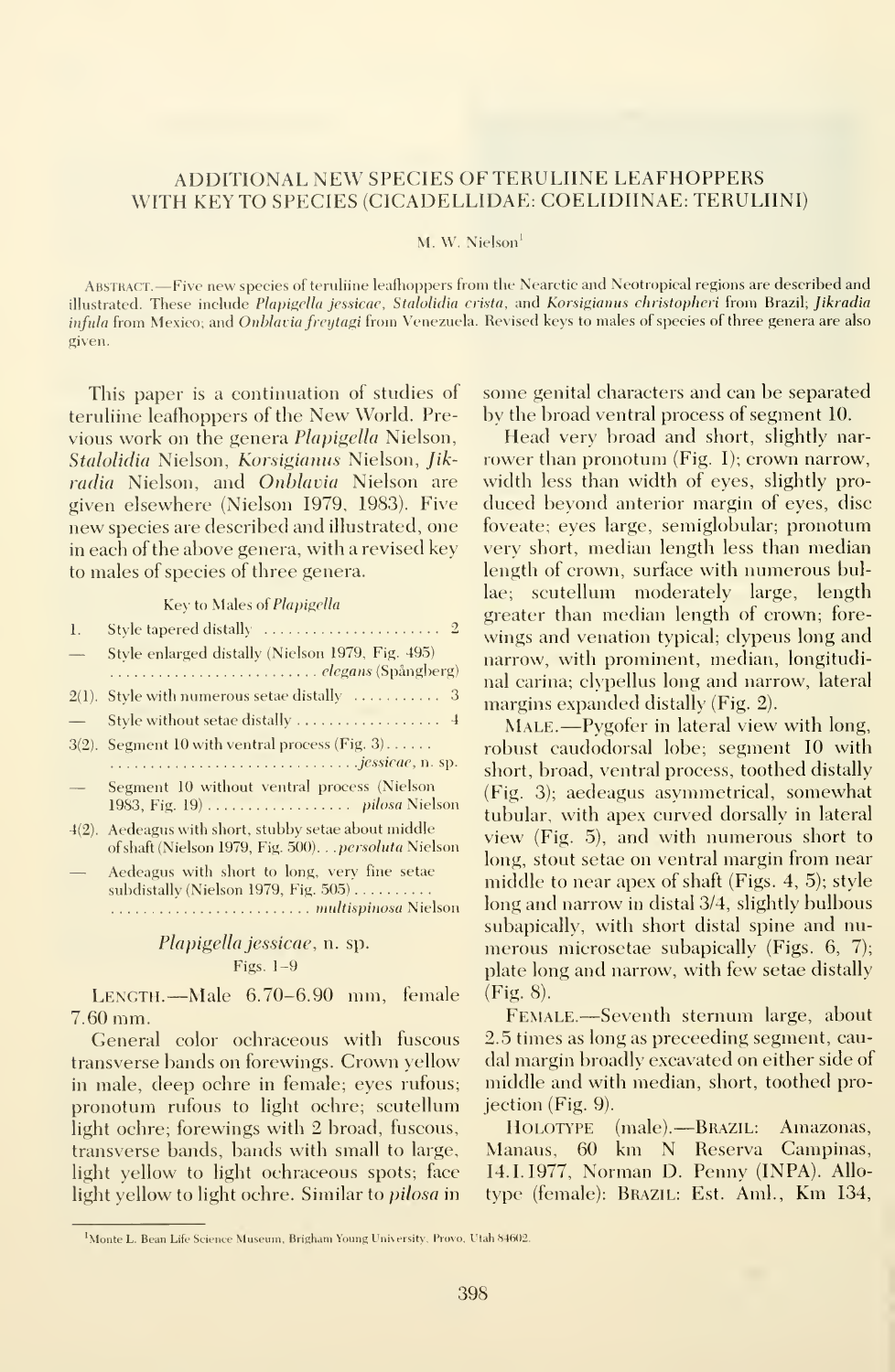

Figs. 1-9. Plapigella jessicac, a. sp.: 1, head, pronotum, and scutellum, dorsal view; 2, face, ventral view; 3, male pygofer, lateral view; 4, aedeagus, dorsal view; 5, aedeagus, lateral view; 6, style, dorsal view; 7, style, lateral view; 8, plate, ventral view; 9, female seventh sternum, ventral view.

En.(?), Am. (Amazonas), 10. VIII. 1968, E. V. Silva & A. Faustino, #2854 (INPA). Paratvpes (1 male): Manaus, Amazonas, 7.XIL1977, B. C. Ratcliffe (author's collection), <sup>1</sup> specimen (abdomen missing), Labesa (?), Amazonas, 27. V. 1963, Dorqueira Antonio,  $\#2416$  (INPA).

Remarks. —This species can be distin guished from all other known species of Plapigella by the prominent ventral process on segment 10. This species is named for my granddaughter, Jessica Larsen.

Key to Males of Korsigianus

1. Pygofer in lateral view with large, bladelike cau doventral process (Fig. 12); style very short and broad, without processes (Figs.  $15, 16$ ) ....... christopheri, n. sp. — Pygofer in lateral view with very narrow, spinelike caudoventral process (Nielson 1979, Fig. 1268); style very long and narrow, with lateral process (Nielson 1979, Fig. 1270)exoptatus (Walker)

Korsigianus christopheri, n. sp. Figs. 10-17

LENGTH.—Male 9.00 mm.

General color light tannish to yellow with fuscous to black markings. Crown pale yellow

with a black rectangular marking basally and black marking in middle of apex, continuing as parallel, black, longitudinal stripes on clypeus and clypellus; pronotum deep yellow except for narrow, transverse, black band basally; scutellum deep tannish suffused with light fuscous markings along anterior margin; forewings translucent except for transverse, subdistal, fuscous band and distal fuscous apex, veins black. This species is remarkably similar to exoptata in color patterns but can be readily distinguished by genital characters described below.

Head broad and short, narrower than pro notum (Fig. 10); crown broad, about as wide as width of eyes, lateral margins slightly con vergent basally; eyes large, semiglobular; pronotum large, median length about twice median length of crown; scutellum very large, median length greater than median length of pronotum; forewings and venation typical; clypeus long and narrow, with prominent, median, longitudinal carina; clypellus long and narrow, constricted subapically (Fig. 11).

MALE.—Pygofer in lateral view with broad, bladelike caudoventral process (Fig. 12); aedeagus slightly asymmetrical, with long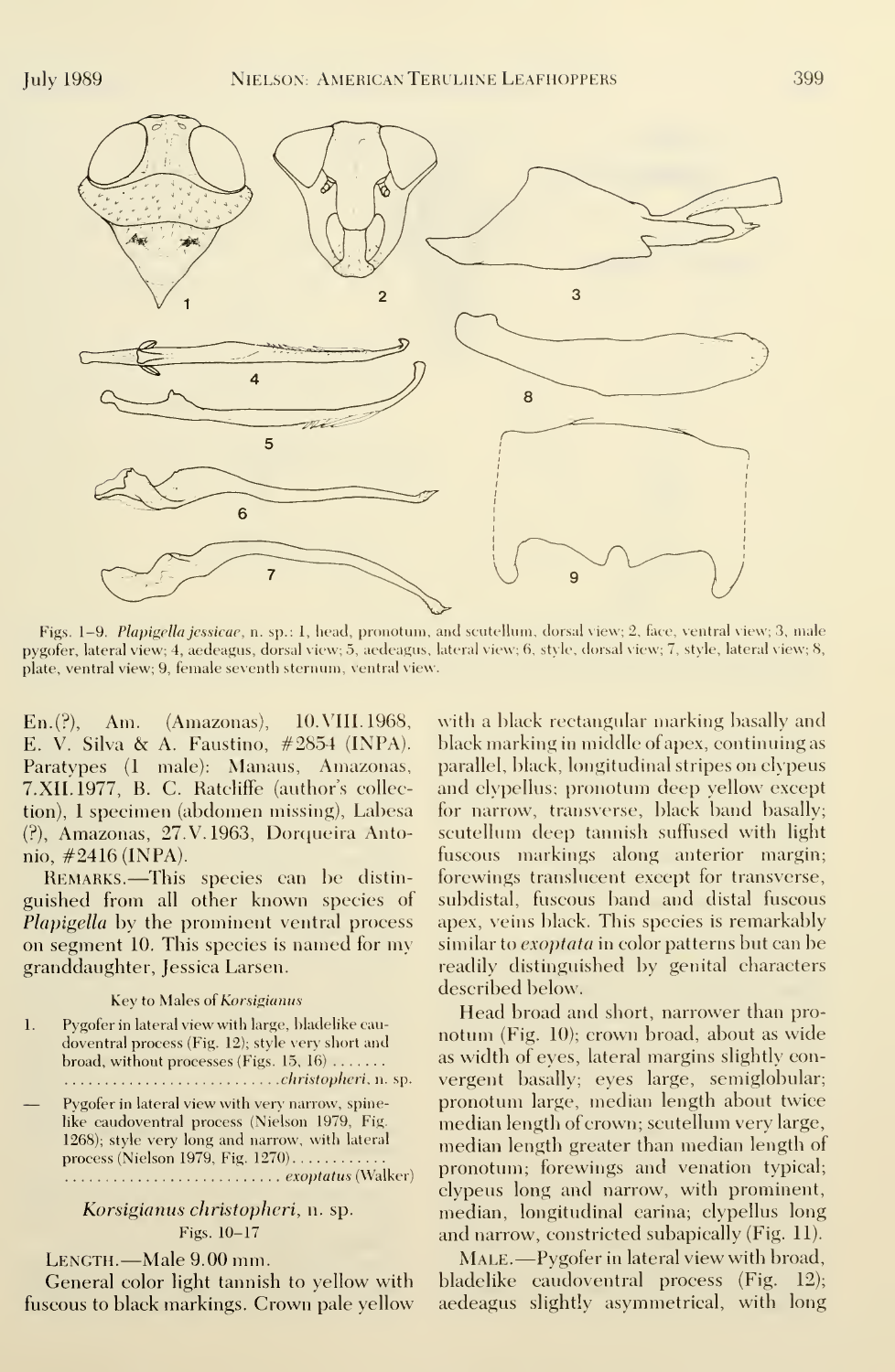

Figs. 10-17. Korsigianus christopheri, n. sp.: 10, head, pronotum, and scutellum, dorsal view; 11, face, ventral view; 12, male pygofer, lateral view; 13, aedeagus, lateral view; 14, aedeagus, dorsal view; 15, style, lateral view; 16, style, dorsal view; 17, plate, ventral view.

ventral process curved dorsad in lateral view (Fig. 13), aedeagal shaft dorsal, reaching to about midlength of ventral process, gonopore subapical (Figs. 13, 14); style short, triangulate (Figs. 15, 16); plate long, narrow, with numerous setae on surface (Fig. 17).

Female. —Unknown.

HOLOTYPE (male).—Brazil: Reserva Ducke, — <sub>lei</sub> Manaus, Amazonas, 29.XII.1976, N. D. Penny (INPA).

Remarks. —Two species are known in the genus. From *exoptata*, which is known from Peru and Guyana, *christopheri* can be easily distinguished by the very short, triangulate style and the broad, bladelike caudoventral process of the pygofer. <sup>I</sup> name this species for my grandson, Christopher Scott Checketts.

### Jikradia infula, n. sp. Figs. 18-23

LENGTH.—Male 8.00 mm.

General color dark fuscous with 2 broad, ochraceous, transverse bands on forewings; crown deep ochraceous; eyes rufous; pronotum and scutellum black; clypeus ochraceous in anterior half, black posteriorly. Similar to olitoria (Say) in male genital characters but with distinctive color patterns.

Head distinctly narrower than pronotum; crown broad, width greater than width of eyes, produced slightly beyond anterior margin of eyes; eyes large, semiglobular; pronotum moderately large, median length greater than median length of crown; scutellum with median length much greater than median length of pronotum; forewings and venation typical; clypeus long and narrow, with prominent, median, longitudinal carina; clypellus narrow, lateral margins expanded distally.

MALE.—Pygofer in lateral view with short caudodorsal lobe (Fig. 18); aedeagus asymmetrical, long, tubular, and curved dorsally in lateral view (Fig. 19), with several short to long, stout setae near ventral margin in distal 1/5 (Figs. 19, 20), gonopore near apex; style with long, narrow apophysis (Figs. 21, 22); plate long and narrow, with numerous short setae in distal half (Fig. 23).

Female. —Unknown.

Holotype (male). Mexico: Guerrero, 22 mi N Chilpancingo, 24. VIII. 1958, H. F. Howden (CNC).

Remarks. —This species has remarkable color patterns unlike any other known species of Jikradia. The two broad, yellow to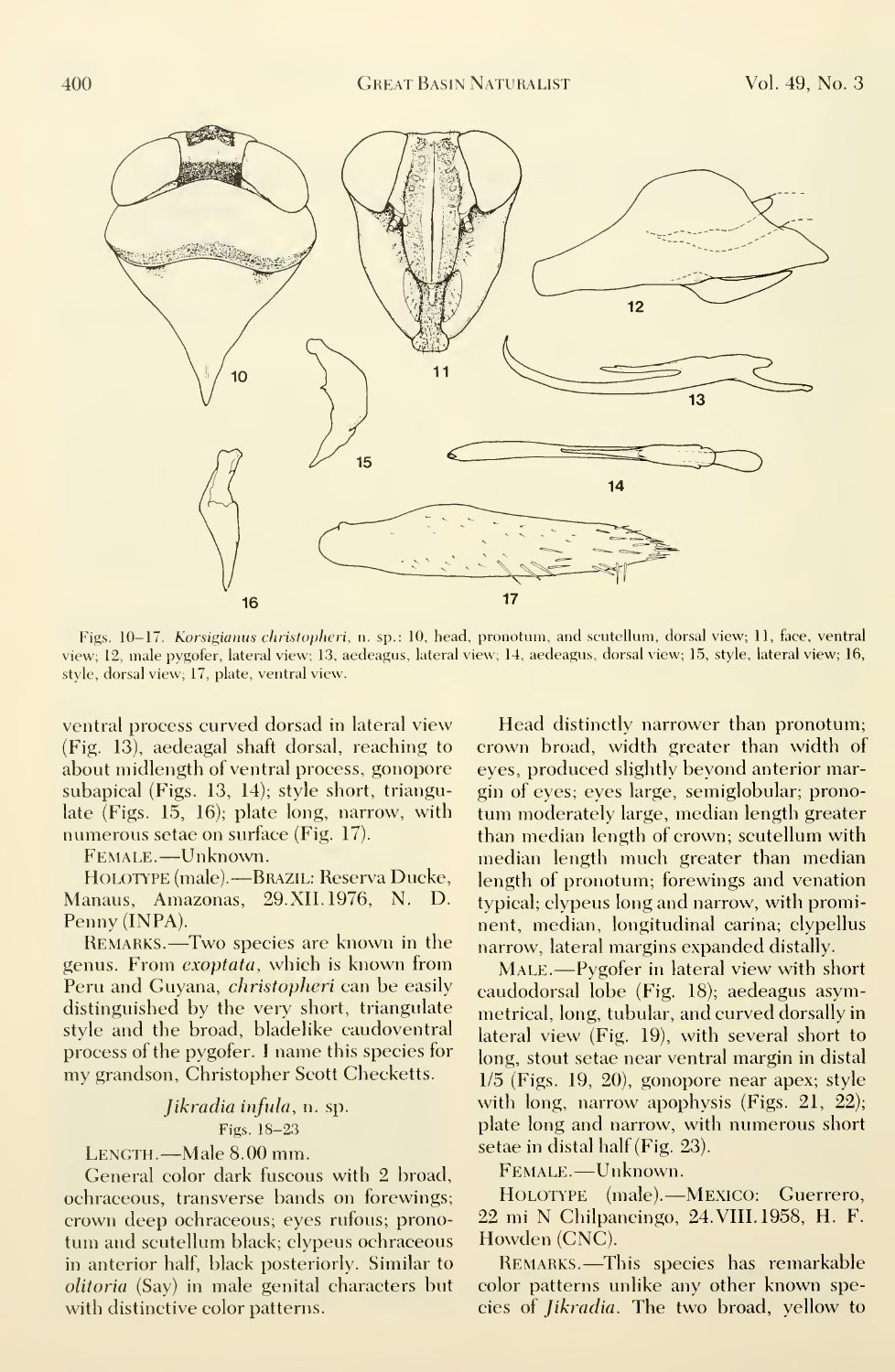

Figs. 18-23. Jikradia infula, n. sp.: 18, male pygofer, lateral view; 19, aedeagus, lateral view; 20, aedeagus, ventral view; 21, style, lateral view; 22, style, dorsal view; 23, plate, ventral view.

ochraceous, transverse bands on the fore wings will readily distinguish it from all other species. The size and arrangement of the aedeagal setae will also separate the species from *olitoria*, its nearest relative.

#### Key to Males of Onblavia

- 1. General color flavous; aedeagus with numerous long setae along middle of shaft (Nielson 1979, Fig. 1242) . . . . . . . . . . . . . . . *flavocapitata* Nielson
- General color black, aedeagus with <sup>2</sup> long setae subapically (Figs.  $25, 26$ )  $\ldots \ldots$  freytagi, n. sp.

## Onblaviafreytagi, n. sp.

#### Figs. 24-29

Length.—Male 7.20 mm, female 8.00- 8.30 mm.

General color black except for yellow to ochraceous along costa of forewings and most of face in female, more deeply marked in male; eyes rufous. Similar to *flavocapitata* but with different color and male aedeagal structures.

Head distinctly narrower than pronotum, anterior margin rounded; crown broad, about as wide as width of eyes, lateral margins slightly convergent basally, slightly produced

beyond anterior margin of eyes; eyes large, subglobular; pronotum short, median length less than median length of crown; scutellum large, length to basal angle much greater than median length of pronotum; forewings and venation typical; clypeus long and somewhat broad, with median, longitudinal carina; clypellus long and narrow, apex expanded laterally.

Male.—Pygofer in lateral view with small lobe arising mesally on caudodorsal margin (Fig. 24); aedeagus asymmetrical, long, tubular, gradually attenuated toward apex, abruptly curved dorsally in distal 1/3 and again at apex in lateral view (Fig. 25), with 2 long, setaelike spines of unequal length distad of middle on ventral margin of shaft, spines directed distally, gonopore lateral near base of spines (Figs. 25, 26); style with long, nearly flat apophysis (Figs. 27); plate long and very narrow, with numerous coarse setae in distal half (Fig. 28).

Female. —Seventh sternum large, about <sup>3</sup> times as long as preceeding segment, caudal margin produced in middle third, notched distally (Fig. 29).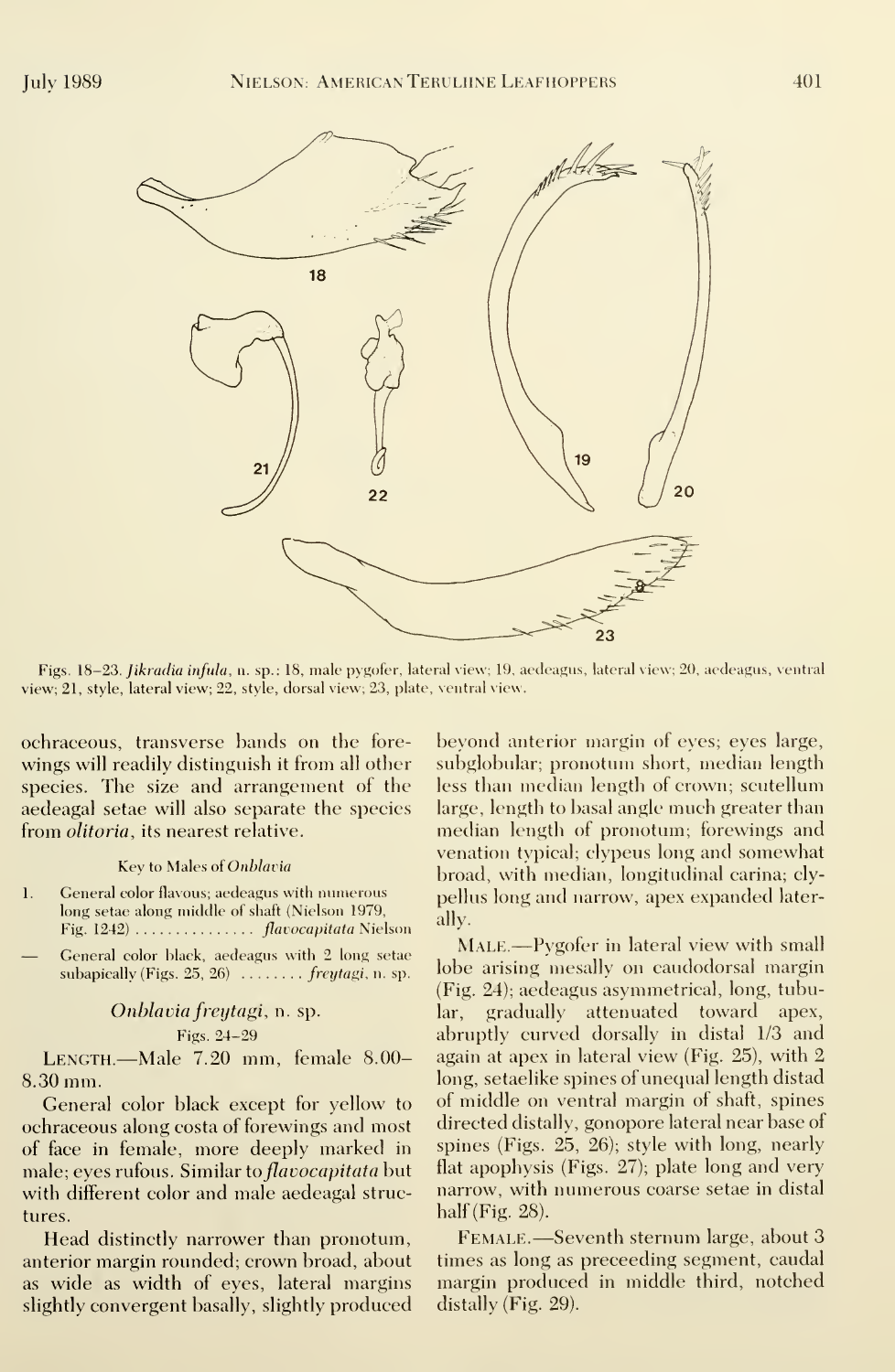

Figs. 24-29. Onblavia freytagi, n. sp.: 24, male pygofer, lateral view; 25, aedeagus, lateral view; 26, aedeagus, ventral view; 27, style, lateral view; 28, plate, ventral view; 29, female seventh sternum, ventral view.

Holotype (male). Venezuela: Laguna de los Cedros, near Bocund-Trujillo, 1,200 m, 12. VI. 1986, P. H. Freytag & M. A. Gaini (UKL). Paratypes (3 females), same data as holotype (UKL, author's collection).

Remarks. —Two known species in the genus occur only in Venezuela. From flav ocapitata, to which it is similar in aedeagal characters, freytagi can be separated by the presence of 2 setaelike spines distad of middle of shaft. <sup>I</sup> dedicate this species to Dr. Paul H. Freytag, University of Kentucky, for his fine work on Neotropical leafhoppers and for his part in collecting material of this species.

Stalolidia crista, n. sp. Figs. 30-36 LENGTH.-Male 8.90-9.00 mm.

General color deep fuscous with 2 broad, translucent, irregular, transverse bands on forewings, veins with small yellow spots, small translucent spots in apical 1/3; crown light tan; eyes rufous.

Head distinctly narrower than pronotum; crown broad, subquadrate; eyes large, elon gate-ovoid (Fig. 30); pronotum large, anterior margin broadly rounded; scutellum very large; forewing broad, 5 apical cells and 3 anteapical cells present, outer one closed, ap pendix well developed; clypeus long and moderately broad, with prominent, median, longitudinal carina (Fig. 31); clypellus long, slightly tumid basally.

MALE.—Pygofer with short, broad, caudoventral lobe, small mesal lobe on caudodorsal margin (Fig. 32); segment 10 moderately long and broad, without ventral processes; aedea gus asymmetrical, very long, sinuate, some what compressed dorsoventrally at apical 1/5 in lateral view, with numerous long setae arranged in a sinuate row basad of middle of shaft near lateral margin and extending to apex, several setae on opposite lateral margin near apex, setae directed laterobasally (Figs. 33, 34), gonopore cryptic near middle of shaft on lateral margin; style very long, broadly curved, and pointed apically in lateral view, with short, triangulate lobe near middle of inner margin (Fig. 35); plate long, narrow, acutely angled distally, with few fine setae distally (Fig. 36).

Female. —Unknown.

Holotype (male). Brazil: Rondonia, 7 km E Costa Marques, 11-13. IV. 1987, Malaise trap, T. Klein (OSU). Paratype (1 male),